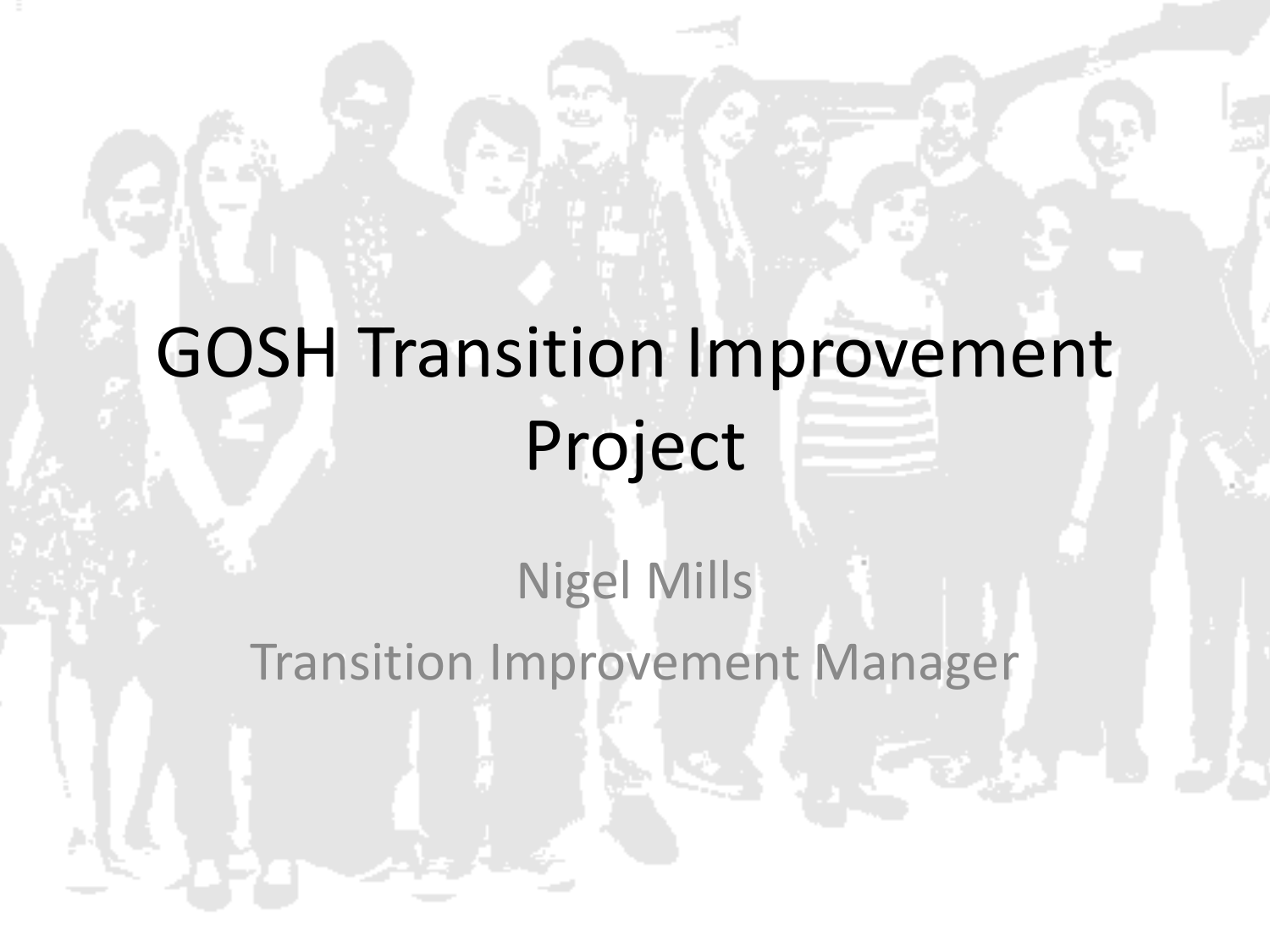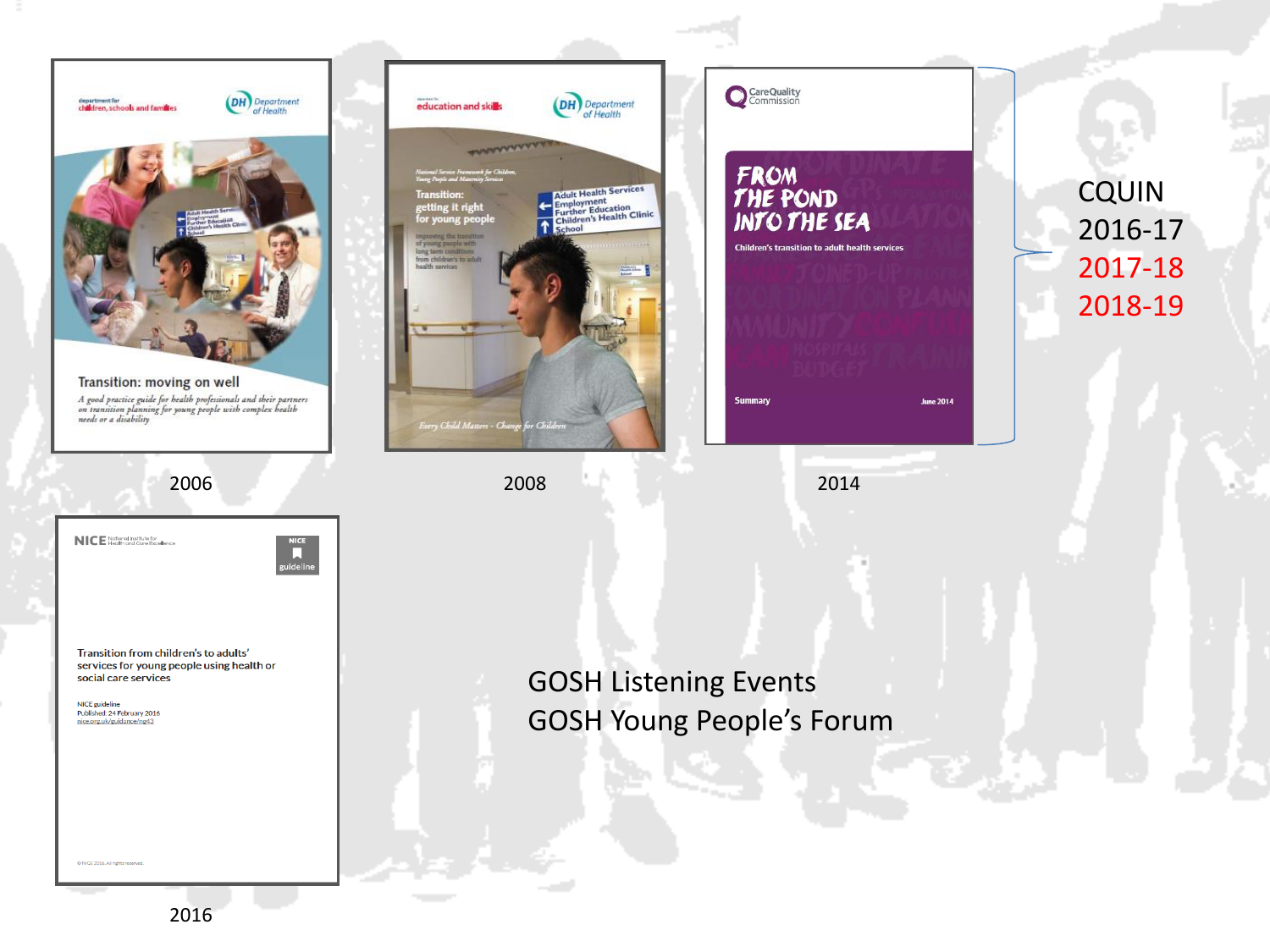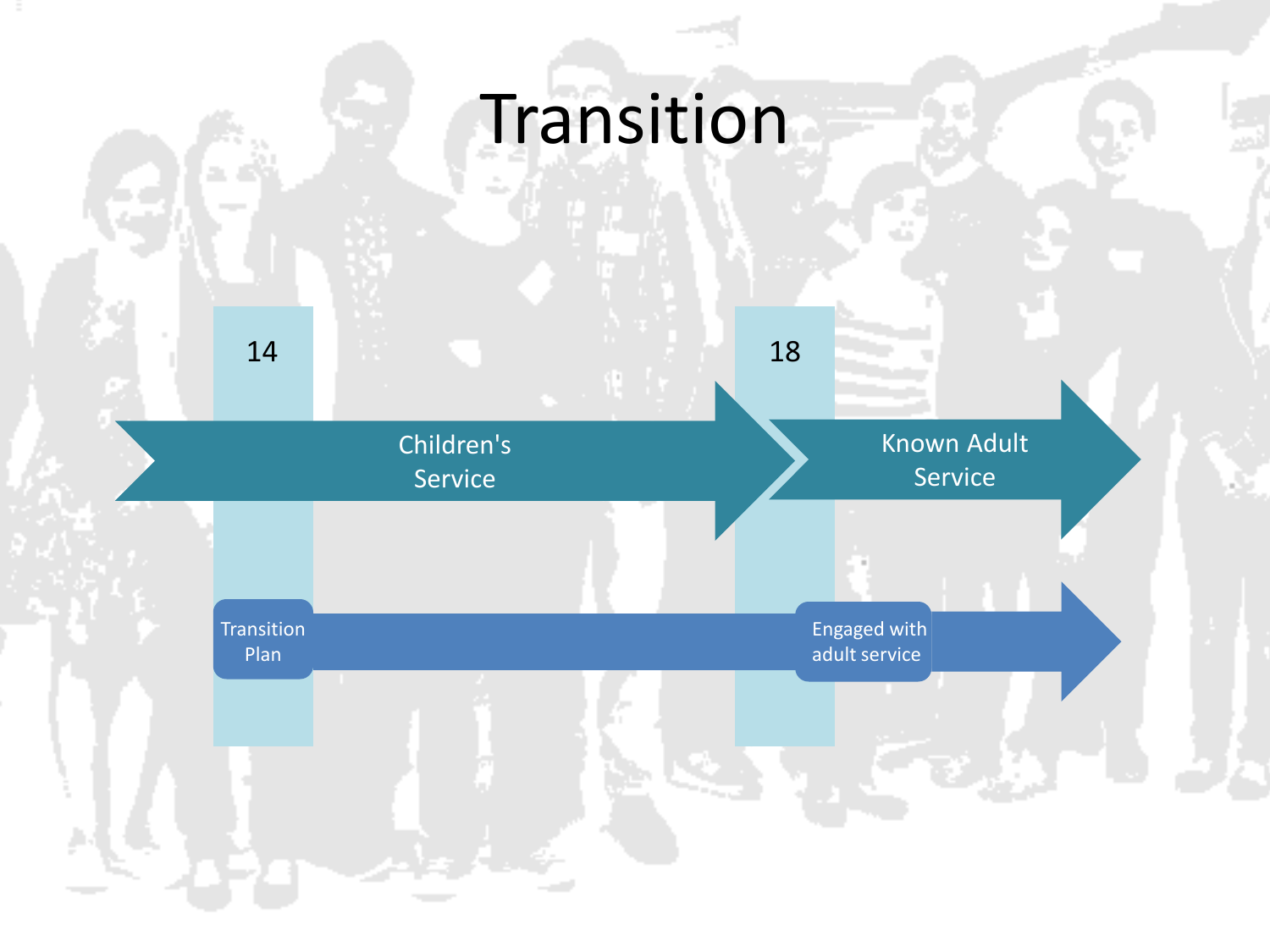# It's complicated

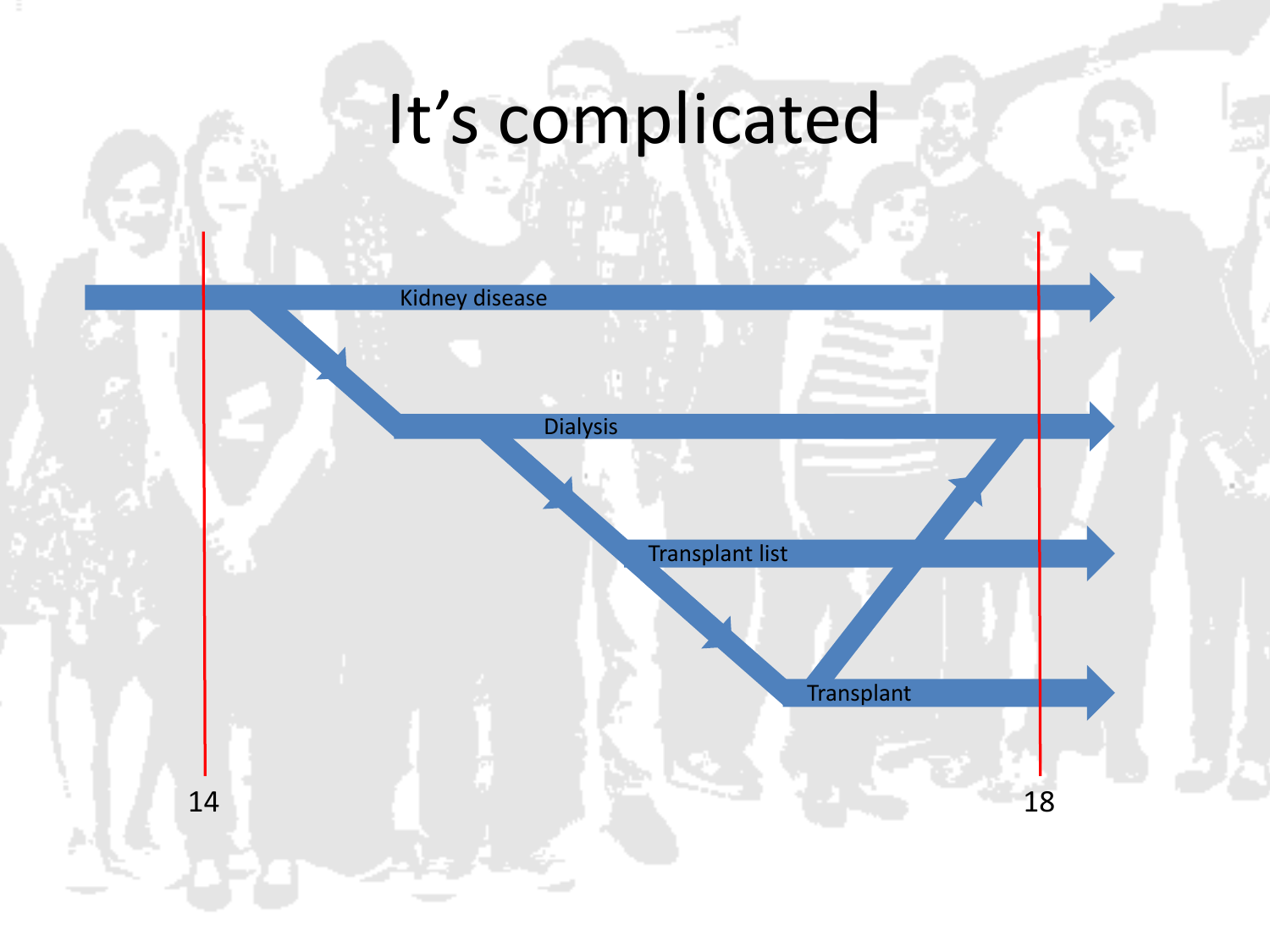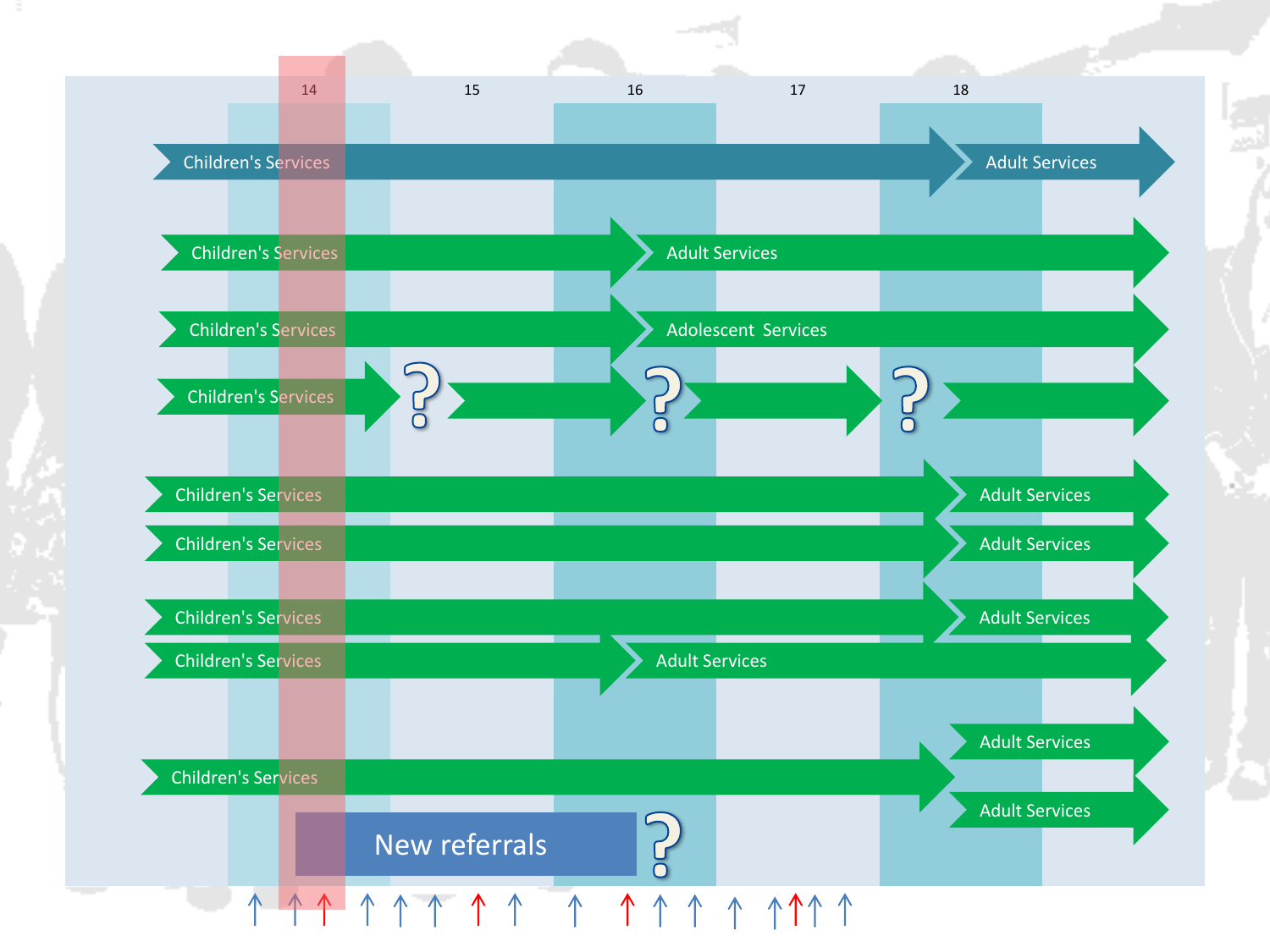# Definitions

'The purposeful, planned movement of adolescents and young adults with chronic physical and medical conditions from child-centred to adult-orientated health care systems'

'A multi-faceted, active process that attends to the medical, psychosocial and educational/vocational needs of adolescents as they move from the child-focused to the adult-focused health care system'

(Blum et al, 1993)

'A purposeful planned process that addresses the medical, psychosocial and educational / vocational needs of adolescents and young adults with chronic physical and mental conditions as they move from child-centred to adult-oriented health care systems.'

(DH, 2006)

'Transition is defined as a purposeful and planned process of supporting young people to move from children's to adults' services'.

'The process of moving from children's to adults' services. It refers to the full process including initial planning, the actual transfer between services, and support throughout.'

(NICE, 2016)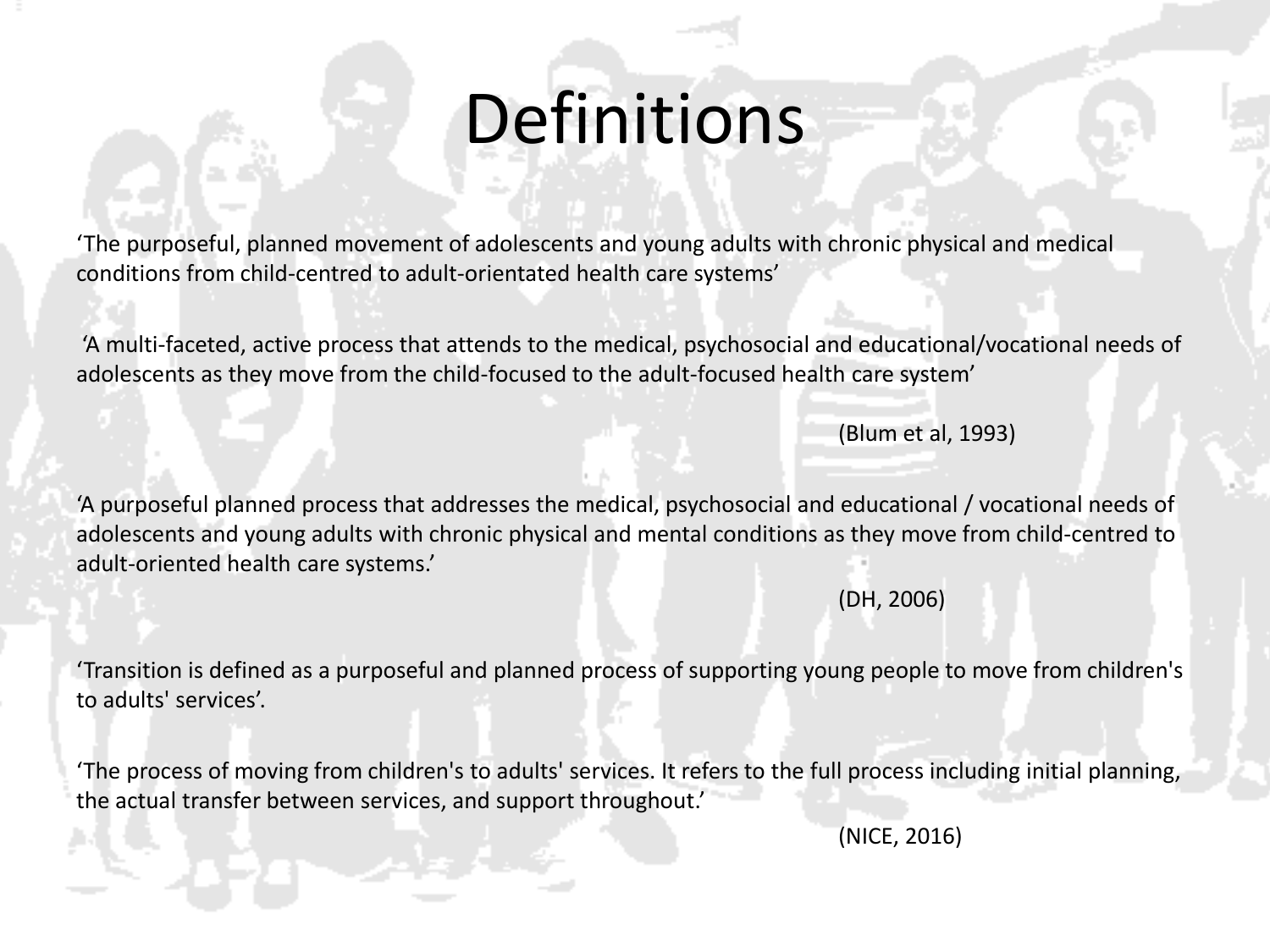# 'Our' definition

'The purposeful, planned process of preparing and moving young people and their families or carers from child-centred healthcare to adolescent or adult oriented healthcare' (adapted from Blum et al, 1993)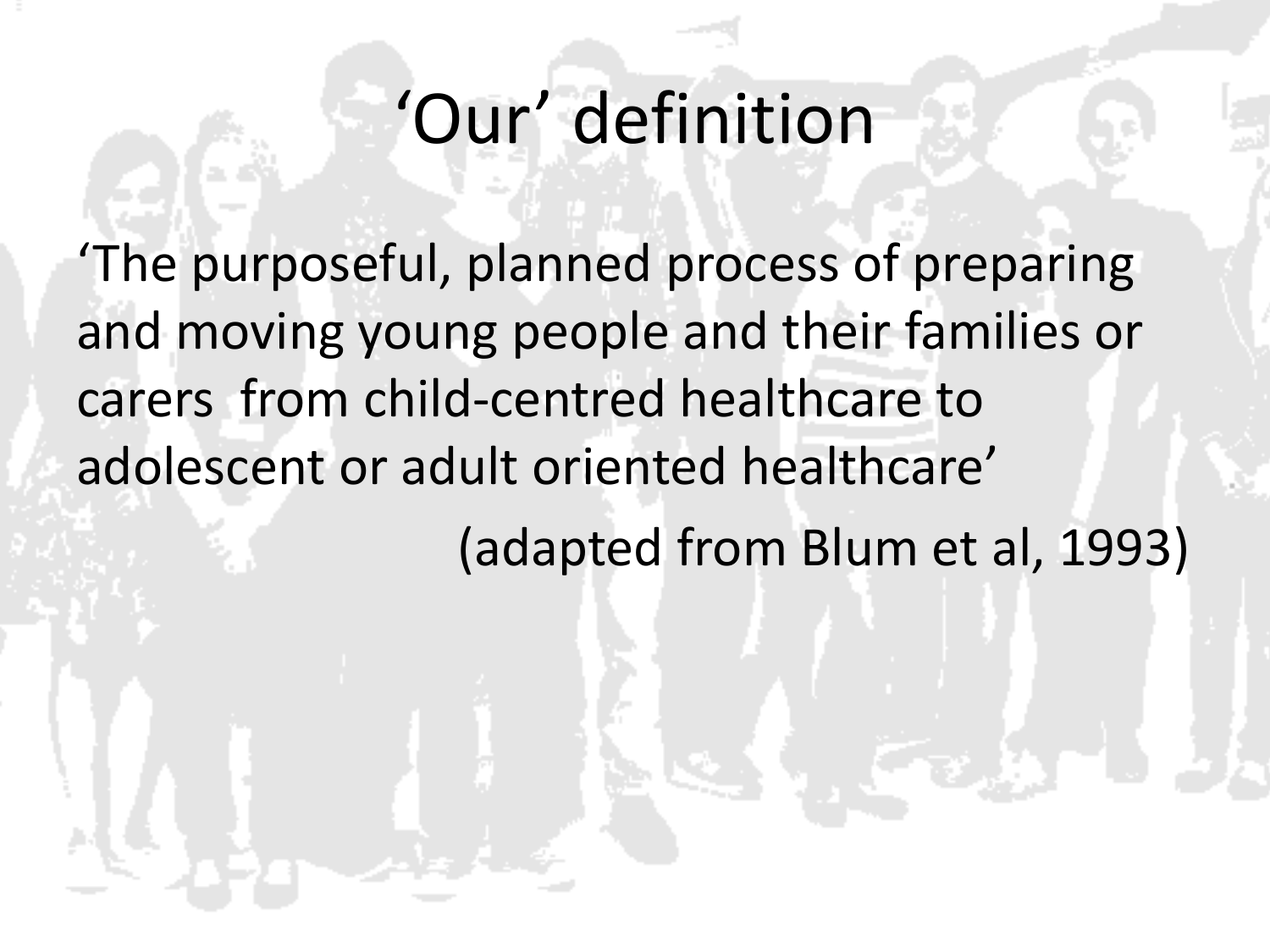## Has anyone got the answer....

- Reviewed:
	- National and international transition programmes and strategies
	- Trust practices
	- Reviewed all Trust transition information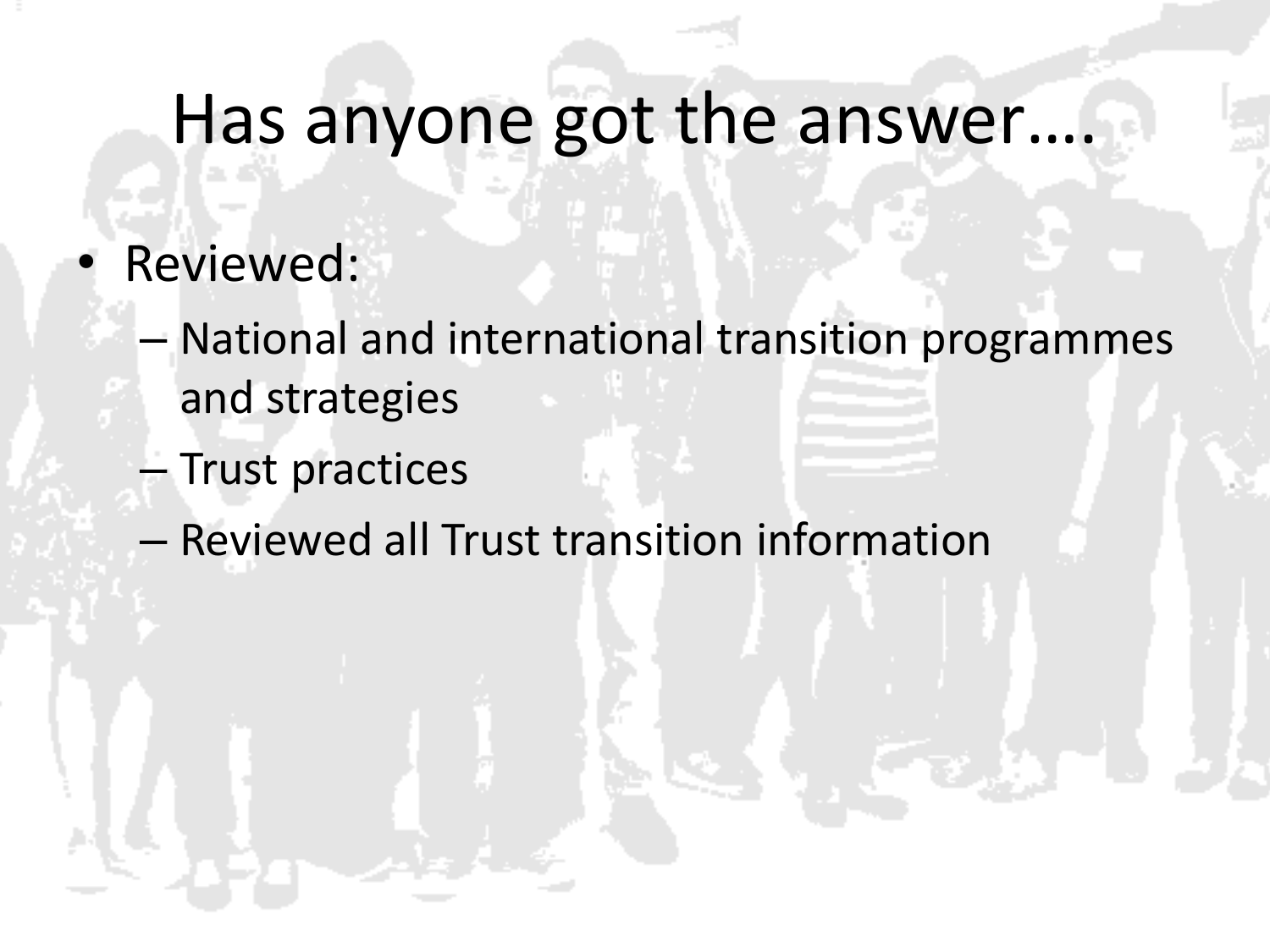### Current practices

• Multiple specialties, some with established transition programmes in place.

- Resource 'rich' specialties
- Limited resources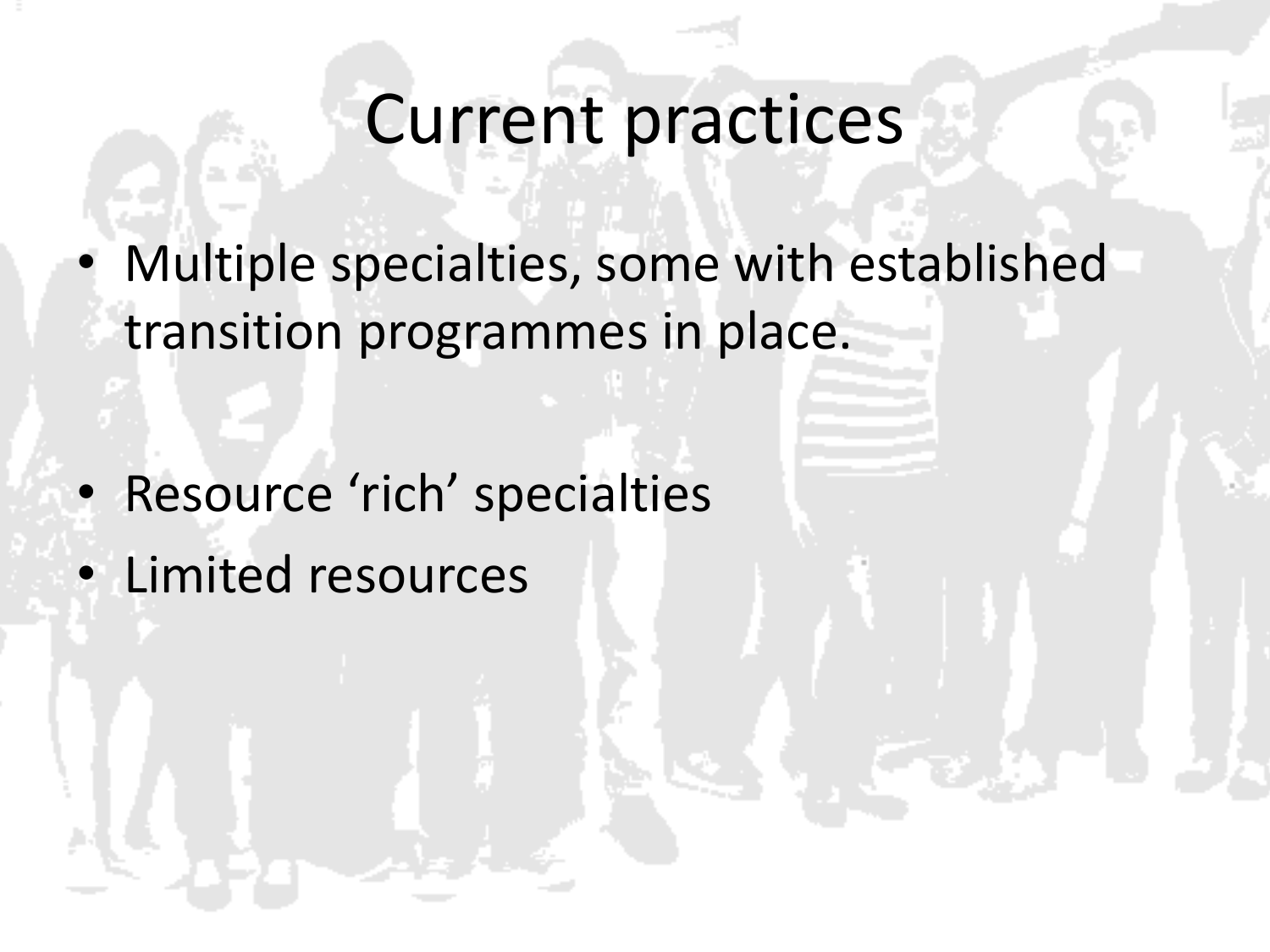## The Challenge

### Question:

How can we start transition by the age of 14?

Answer: Get rid of transition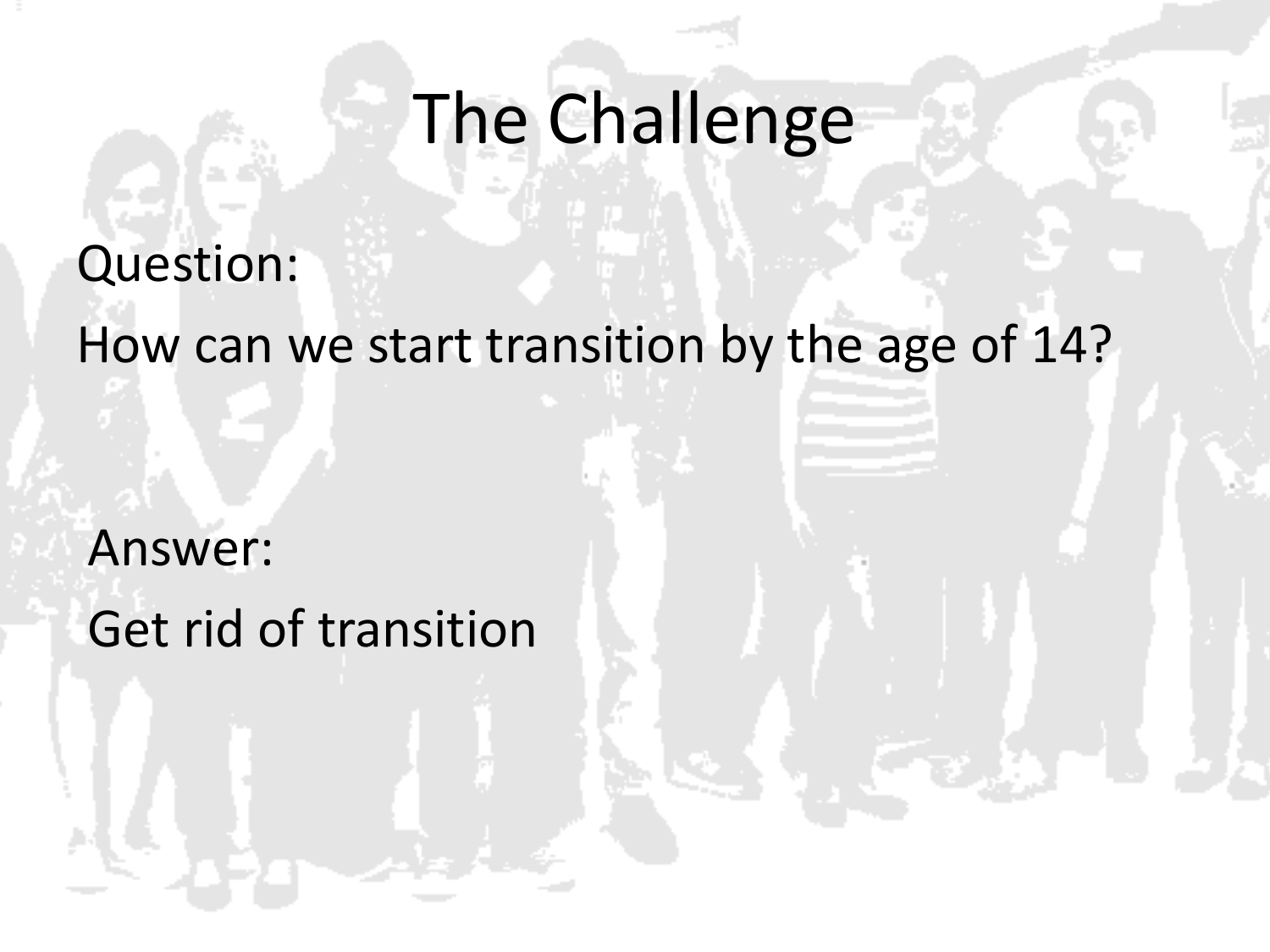Great Ormond Street NHS Hospital for Children **NHS Foundation Trust** 

#### Growing Up, Gaining Independence:

enabling young people to fulfil their potential

### GUGI

- 2 Part strategy:
	- Generic
	- Specialty Specific

FOR INTERNAL USE ONLY Permission for sharing this document must be sought from Nigel Mills, Transition Improvement Manager @ Great Ormond Street Hospital for Children NHS Foundation Trust, 2017

V4 NM 18.10.17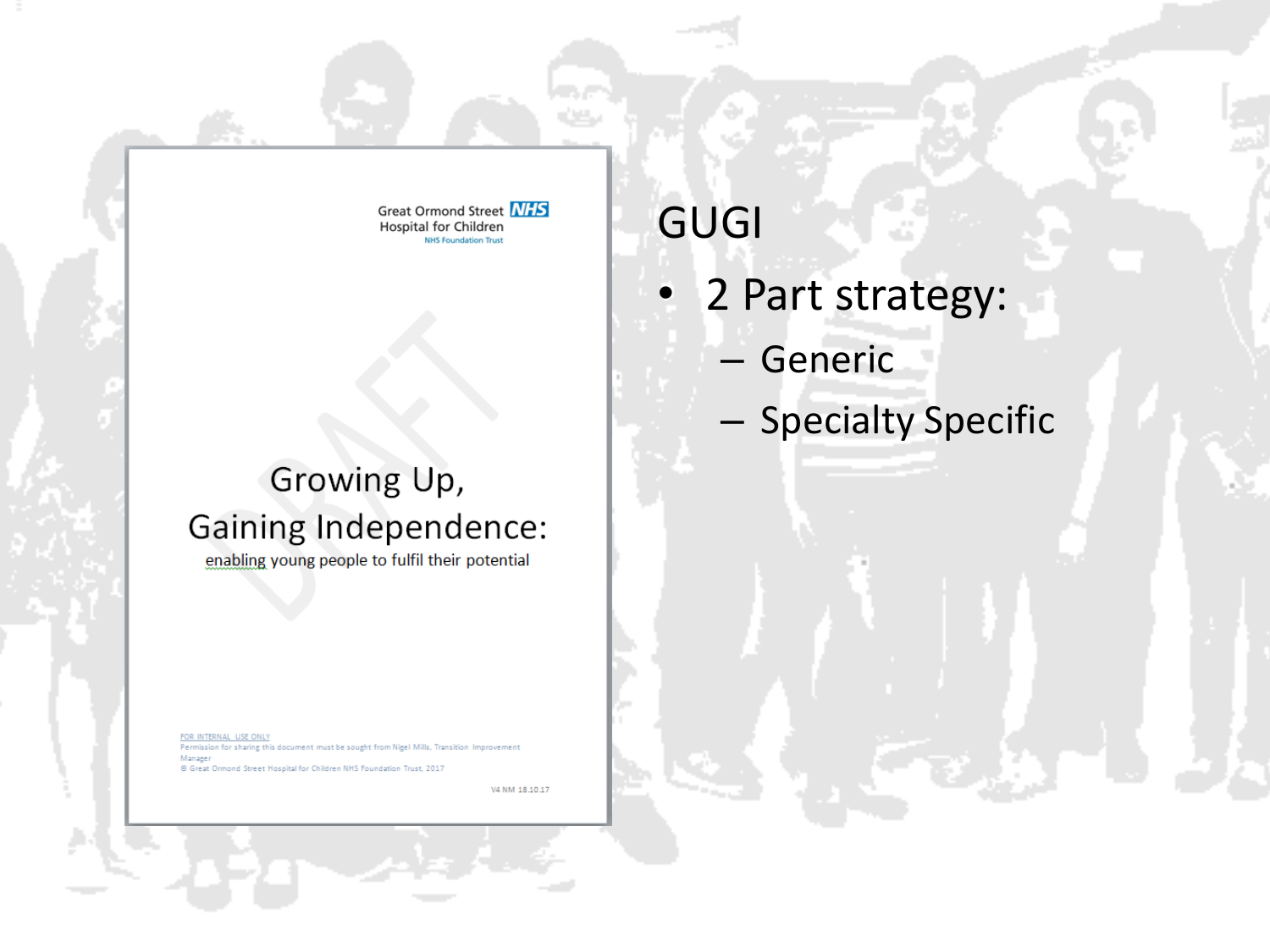#### Part One:

Generic Skills, Knowledge, Understanding and Information

- 1. Encourage young person to see healthcare professionals without parent/carer present
- 2. Legal and financial
- 3. Health and development
- 4. Medical History (General)
- 5. Managing appointments
- 6. Local service changes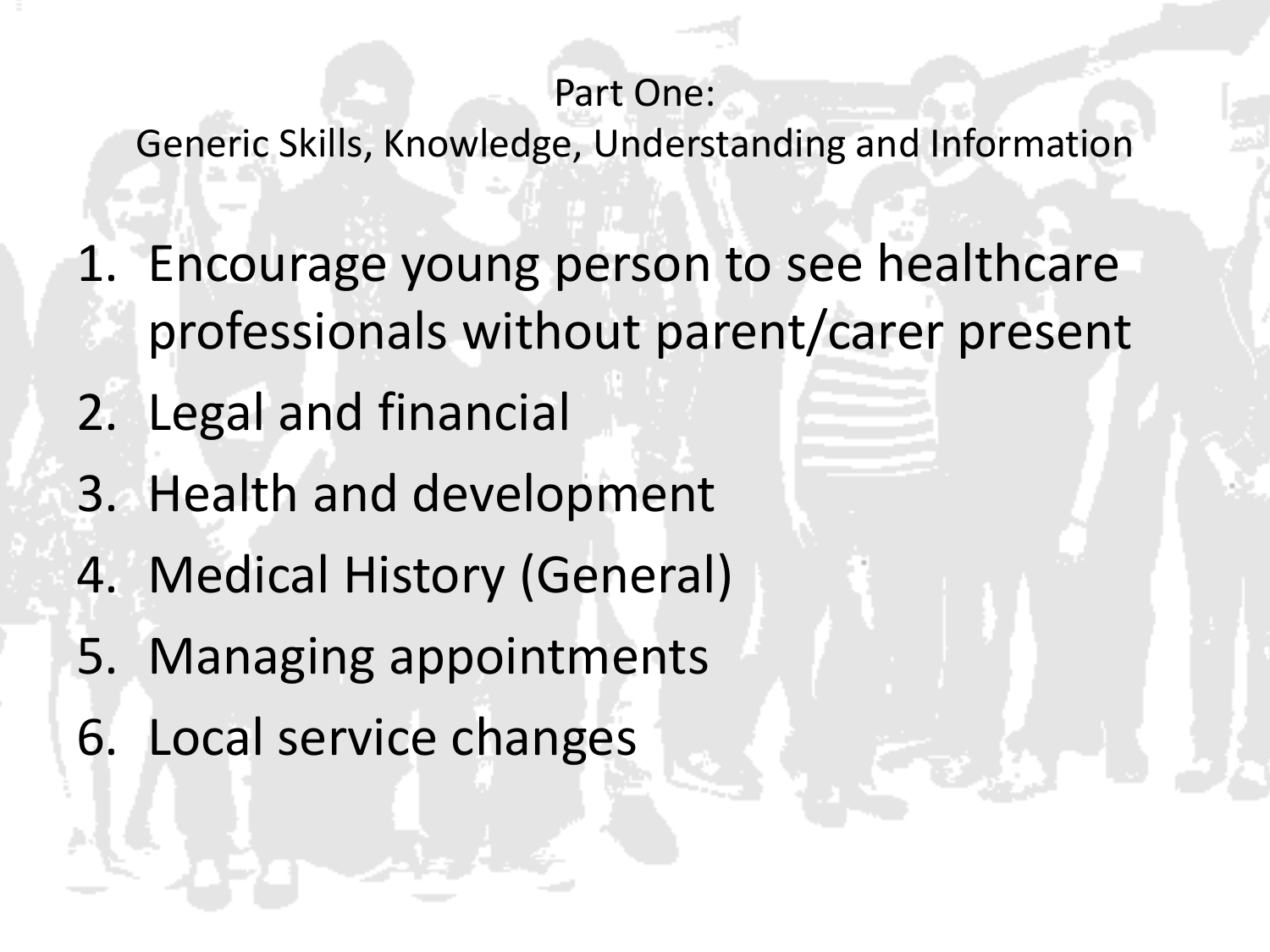#### Part two:

Specialty Skills, Knowledge, Understanding and Information

- Usual age of transfer from service
- Identity of specialty transition coordinator/ contact
- Medical history (Chronic illness/disability)
- Medication knowledge/ medical equipment
- Support Organisations/ charities
- New service information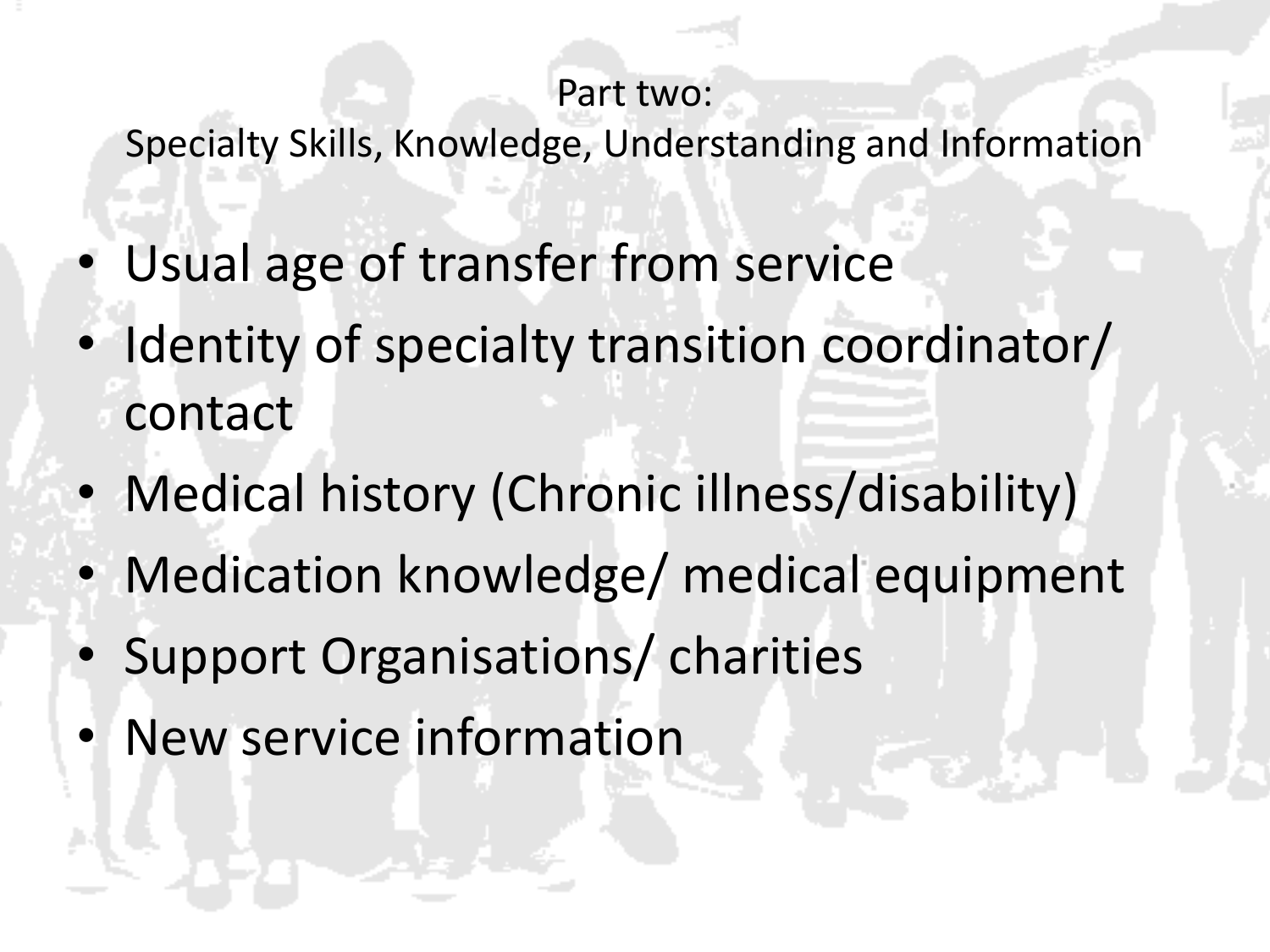### New service information

- What they do
- Who/how to contact
- Clinics/OPD/Day-case
- Inpatient admissions (if applicable)
- Young person/young adult groups
- LD and additional needs provision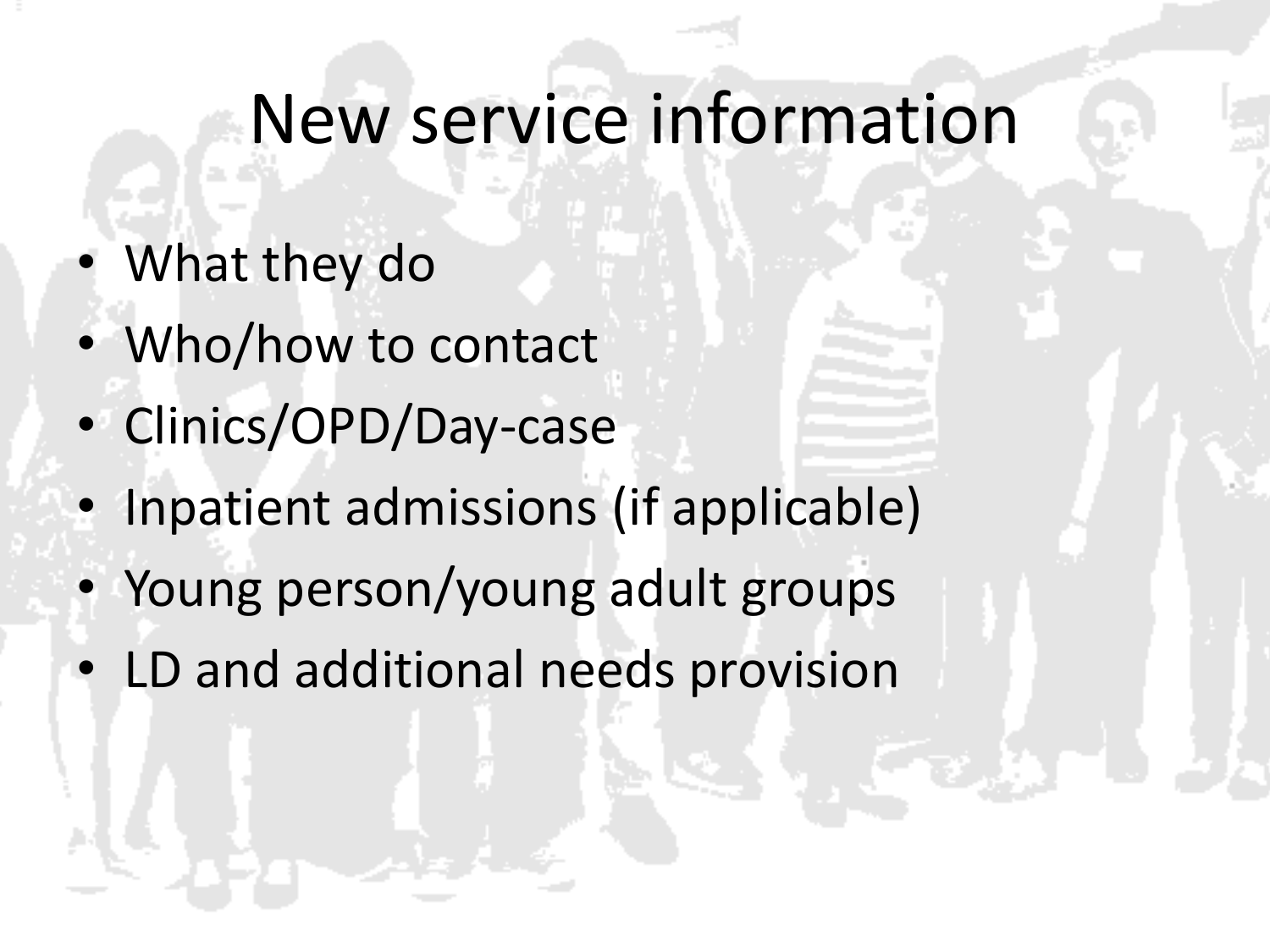### Learning Disabilities and Additional Needs

- Young People with a Learning Disability or Additional Needs may need support and/or information in alternative formats to facilitate understanding.
- Encourage/support use of Health Passport or equivalent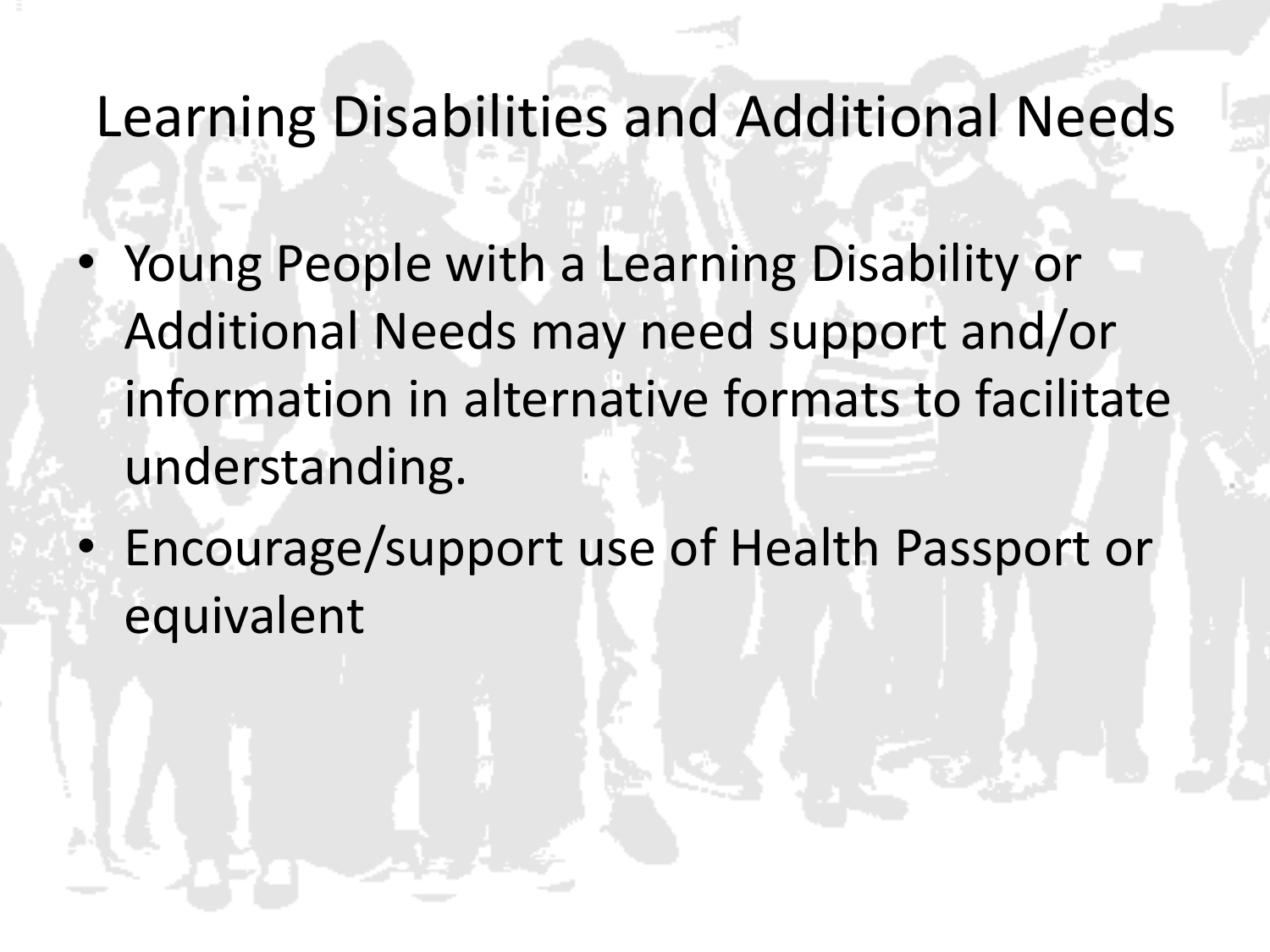## Transition Improvement Steering Group

- GOSH Young People's Forum (YPF)
- Other young people
- Parents/carers
- Multi professional input-including Administration
- Primary Care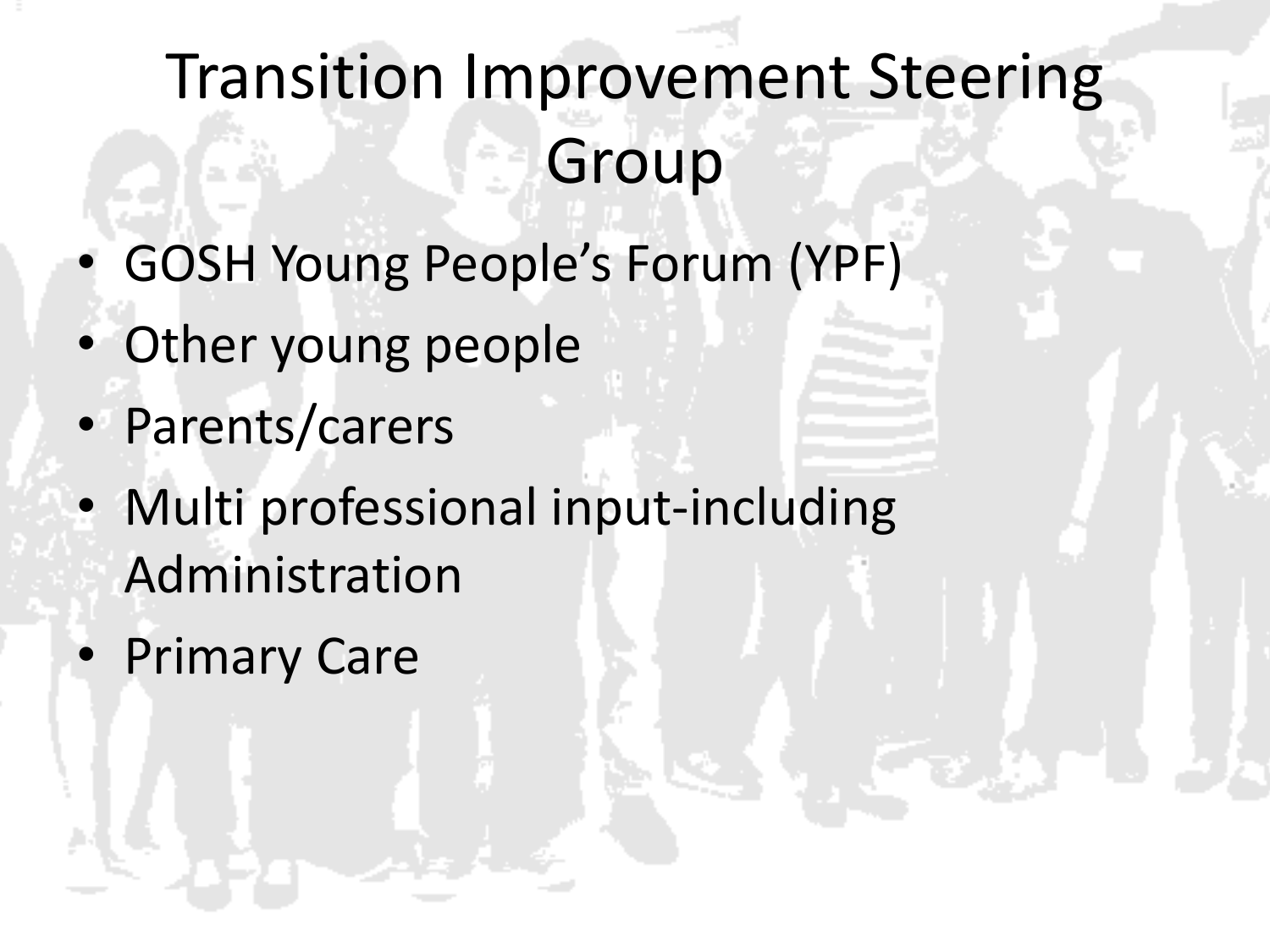### Next stages

- Piloting and refining
- Developing supporting resources

| <b>Dashboard</b>                            | <b>Description</b>                                                                   |               |
|---------------------------------------------|--------------------------------------------------------------------------------------|---------------|
| <b>Transition Clinic List by Consultant</b> | Monthly list of clinic appointments, by consultant, for patients aged 16 and<br>over | չ             |
| <b>Transition Clinic List by Specialty</b>  | Monthly list of clinic appointments, by specialty, for patients aged 16 and<br>over  | $\rightarrow$ |

• Getting ready for Electronic Patient Record (April 2019)